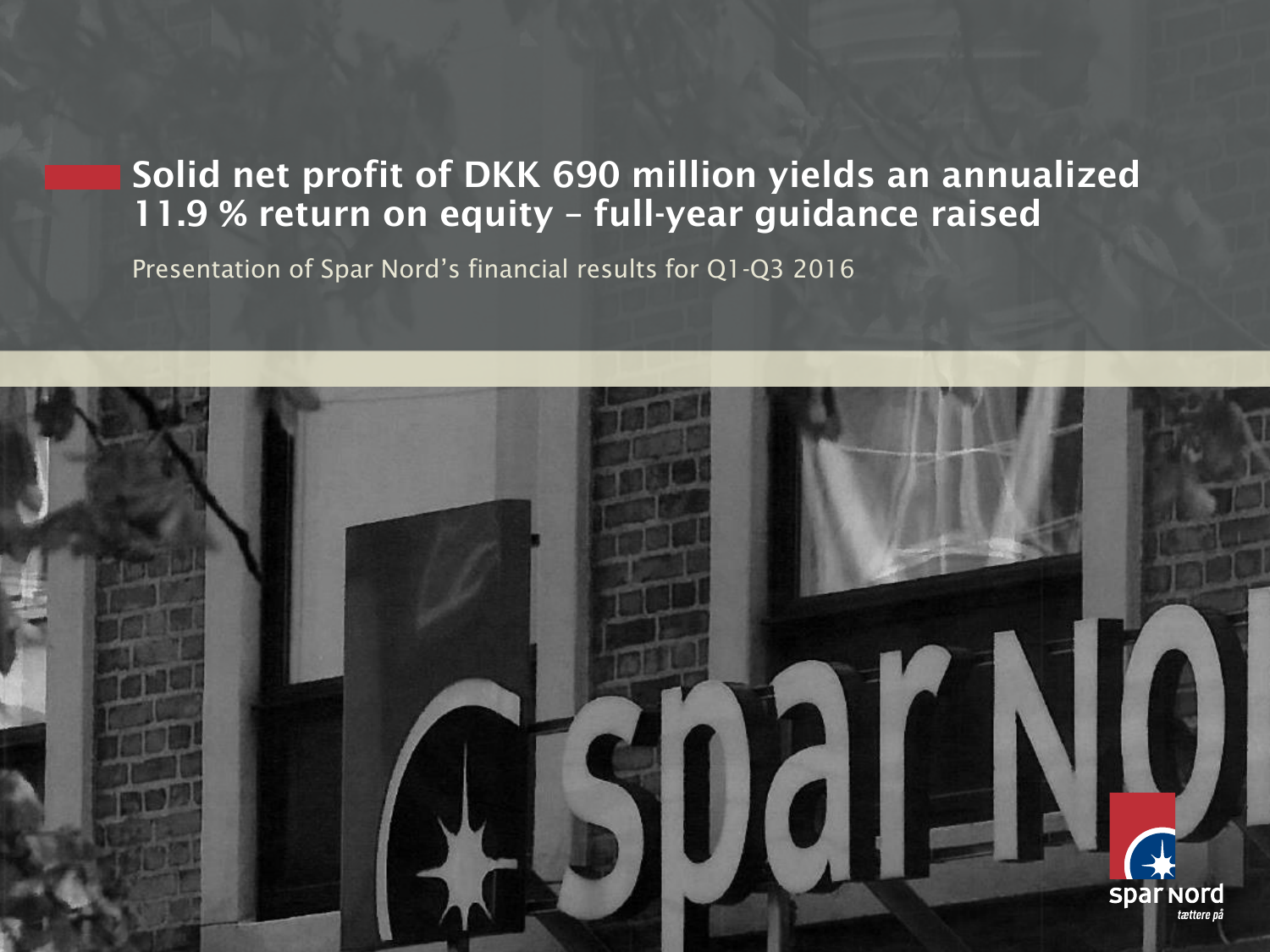### **Key messages**

### **Core income sustained at the level of 2015 when adjusted for last year's one-off gain related to Nørresundby Bank**

- NII dropped  $7\%$  (y/y) due to lower income from bond portfolio and due to margin pressure
- Net fee income dropped by 2 %  $(y/y)$  but remains at highly satisfactory level
- Market-value adjustments were very strong 38 % up on last year when adjusted for the sale of shares in Nørresundby Bank

### **Cost reduction and declining loan losses**

- Total costs were reduced by  $1\%$  (y/y) effects of IT-migration are beginning to materialize
- Loan impairments were reduced by 22 % profit impact almost entirely attributable to agriculture

### **Full-year guidance is raised**

- Forecast for full-year core earnings is adjusted upwards from around DKK 1.1 billion to about DKK 1.2 billion after approx DKK 50 million one-off costs related to a new strategy plan
- Loan losses are now expected to be somewhat down on last year (previously "slightly down")

### **New strategy plan for 2017-19**

- Growth initiatives and efficiency-enhancing initiatives are expected to contribute DKK 200 million and DKK 100 million, respectively
- Target for a return on equity is 9-11% after tax, and the Cost/Income Ratio is expected to be 0.60.

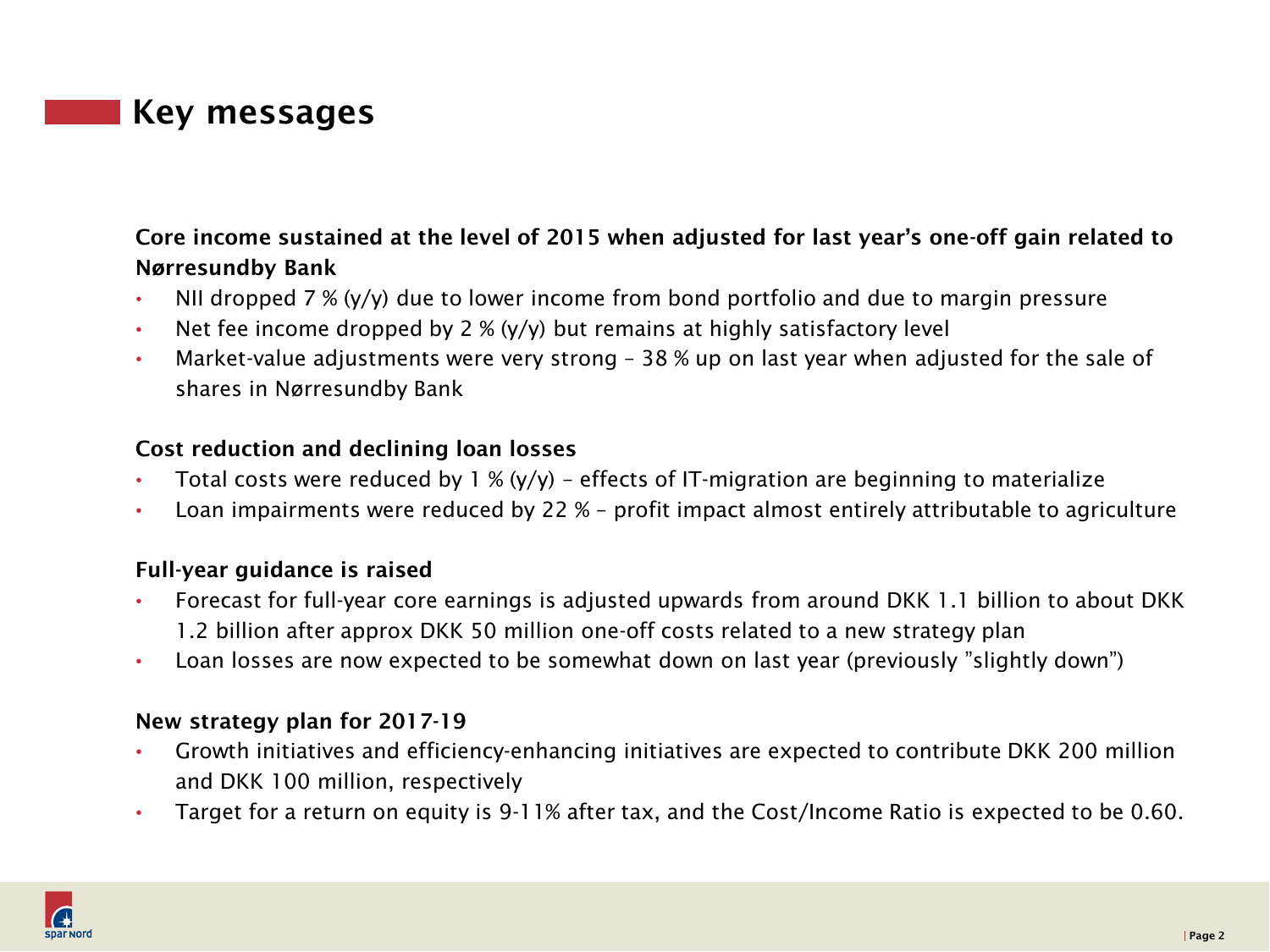# **Headlines from the income statement**

#### Income statement and the statement of the statement of the statement of the statement of the statement of the statement of the statement of the statement of the statement of the statement of the statement of the statement

| <b>SPAR NORD BANK</b>                   | <b>Realized</b> | <b>Realized</b> |       | <b>Realized</b> | <b>Realized</b> |       |
|-----------------------------------------|-----------------|-----------------|-------|-----------------|-----------------|-------|
| <b>DKKm</b>                             | <b>YTD 2016</b> | <b>YTD 2015</b> | Index | Q3 2016         | Q2 2016         | Index |
| Net interest income                     | 1,226           | 1,311           | 93    | 413             | 417             | 99    |
| Net fees, charges and commissions       | 778             | 791             | 98    | 259             | 268             | 97    |
| Market-value adjustments                | 329             | 464             | 71    | 143             | 115             | 124   |
| Other income                            | 51              | 51              | 100   | 19              | 17              | 108   |
| Core income                             | 2.384           | 2.617           | 91    | 834             | 817             | 102   |
| Staff costs                             | 835             | 807             | 103   | 249             | 307             | 81    |
| Operating expenses etc.                 | 519             | 566             | 92    | 157             | 166             | 94    |
| <b>Costs</b>                            | 1,354           | 1,374           | 99    | 406             | 473             | 86    |
| Core earnings before impairment         | 1,031           | 1.243           | 83    | 428             | 344             | 125   |
| Impairments of loans and advances, etc. | 188             | 240             | 78    | 54              | 79              | 69    |
| Core earnings                           | 843             | 1.003           | 84    | 374             | 265             | 141   |
| Sector Fund                             | $\Omega$        | $-74$           |       | 0               | 0               |       |
| Profit before tax                       | 843             | 929             | 91    | 374             | 265             | 141   |

#### • Satisfactory ROE

- 2015: 10,3 % after tax\*
- 2016: 11,9 % after tax
- Fee income remains high – Driven by mortgage activities and "other fees"
- Strong market-value adjustments – Lifted by bond portfolio
- Cost reduction
	- General reduction across cost types
- Declining loan losses

*\* Excl. Nørresundby Bank*

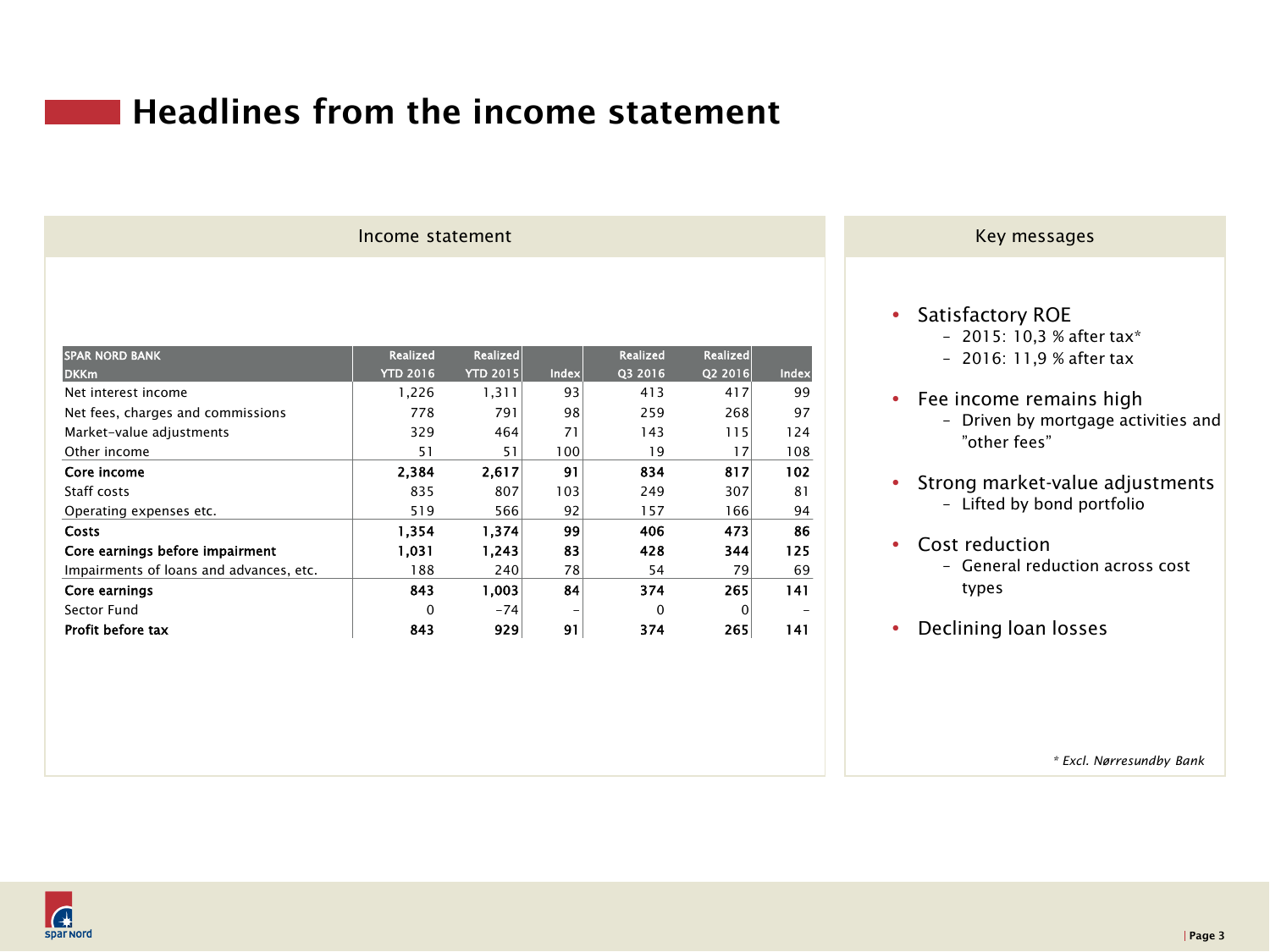# **Lending volume and net interest income have stabilized**

- Net interest income dropped by  $7\%$  (y/y) and ended at DKK 1,226 million
	- out of the DKK 85 million decline, DKK 66 million is attributable to bond portfolio
- Bank and leasing lending is up 4 % year-to-date
	- Loan portfolio of DKK 0.5 billion acquired from FIH
	- Strong growth in leasing business (DKK 0.5 billion)
- Interest margin has stabilized in recent months
	- Total interest margin has declined by 23 bps since the end of Q3 last year, but has been stable for 6 months
	- Lending margin has been stable for 3 quarters
	- Reported lending margin is impacted by migration to new IT-system (reported somewhat too high)
- One-off in Q3
	- DKK 13 million carried to income following changed tax assessments for 2011-13



Net interest income and volume trend



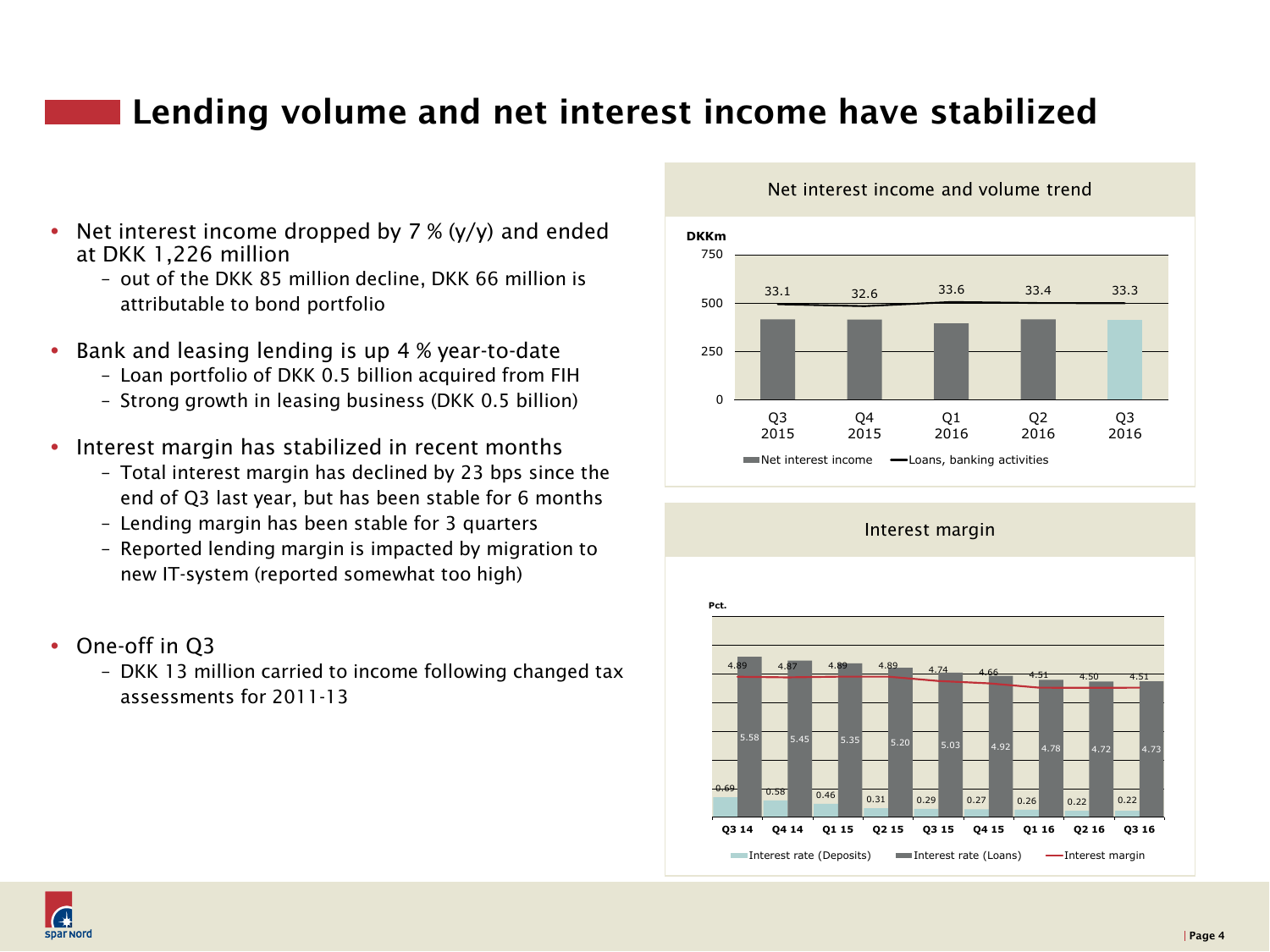# **Highly satisfactory net fee income**

- Net fee income was down 2 %  $(y/y)$  but was sustained at very high level (DKK 778 million)
- Income from loan transaction fees was down 10 % on last year's extremely high level
	- Income related to mortgage-distribution grew by 10 %  $(y/y)$
- Income from securities trading was down 5 % (y/y) but has developed positively since Q1
- Other fees are impacted positively by pris adjustments on transaction banking
- Migration to new IT-system has led to a more precise allocation of net fees



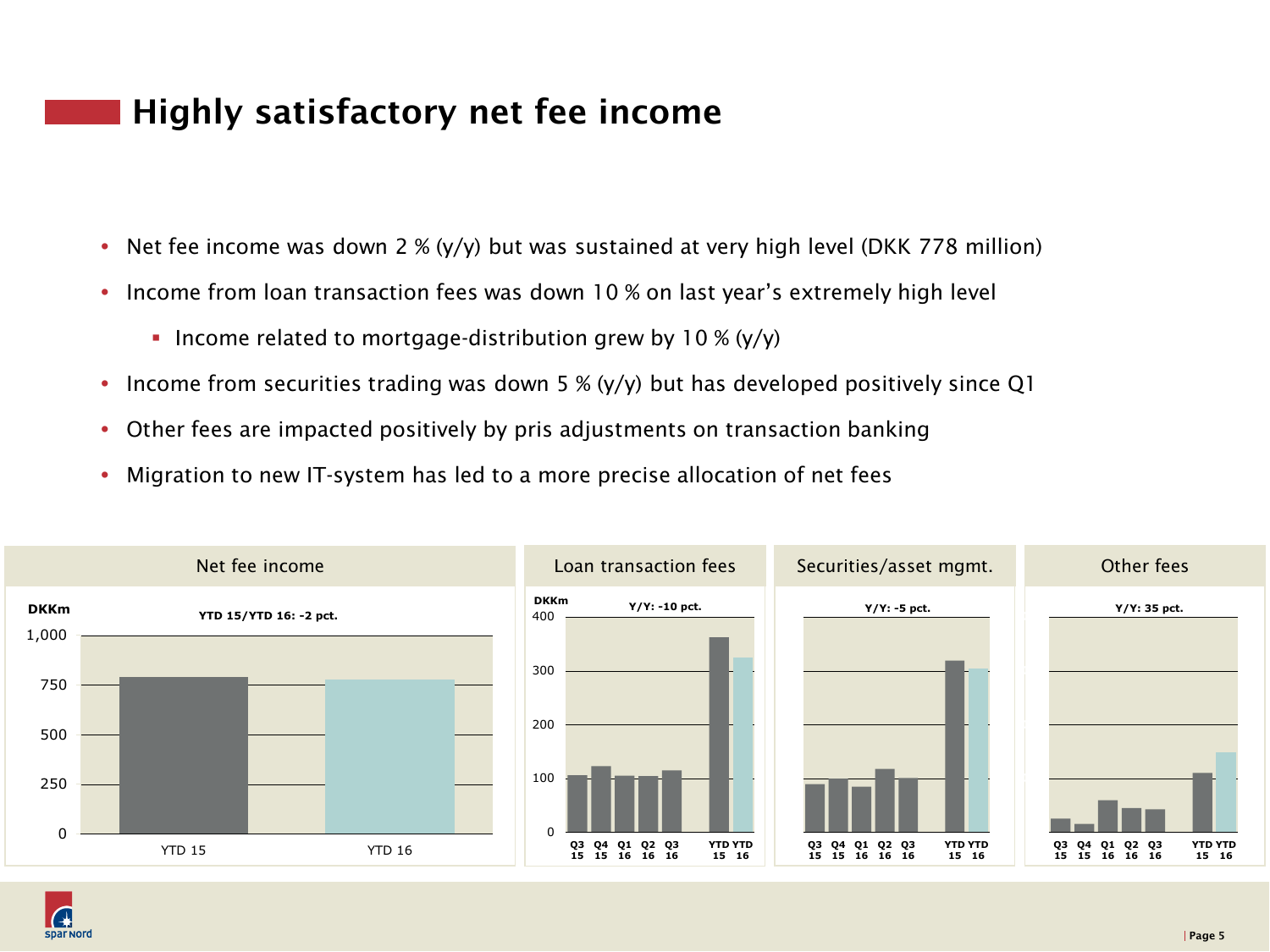# **Positive trend in market-value adjustments and dividends**

- Market-value adjustments and dividends dropped by DKK 134 million  $(y/y)$  but have grown for 4 consecutive quarters
- Adjusted for one-off gain in 2015 related to Nørresundby Bank, market-value adjustments have grown by DKK 92 million or 38  $% (y/y)$
- Strong performance on bonds attributable to narrowing of spreads on Danish mortgagebonds
- Positive market-value adjustments on shares in sector companies, e.g. DLR Kredit, Danmarks Skibskredit, Vækstinvest Nordjylland A/S and Erhvervsinvest K/S
- DKK 23 million positive adjustment on sales price in the divestment of Nets



#### Market-value adjustments broken down on types

|                                                 | <b>YTD</b> | <b>YTD</b> |        |
|-------------------------------------------------|------------|------------|--------|
| <b>DKKm</b>                                     | 2016       | 2015       | Change |
| Market-valued adjustments in Trading, Financial |            |            |        |
| Markets & The International Division            | 156        | 73         | 84     |
| Tangible assets                                 | 91         | 292        | $-200$ |
| Dividends on shares, etc.                       | 49         | 55         | $-5$   |
| Currency trade and -agio                        | 33         | 45         | $-12$  |
| Total                                           | 329        | 464        | $-134$ |

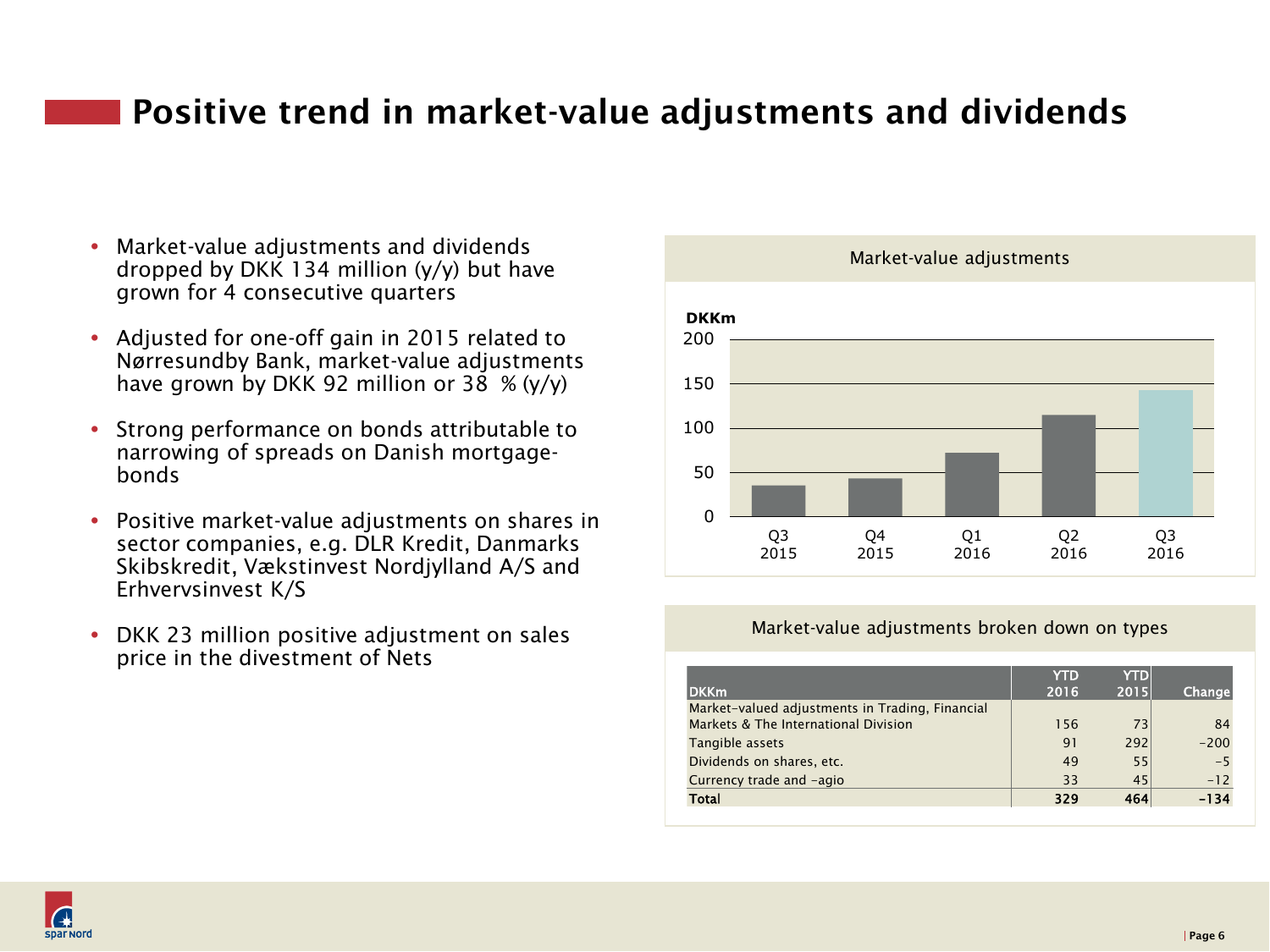### **Total costs reduced by 1 %**

- Total costs and expenses came to DKK 1,354 million 1 % lower than last year
- Payroll costs were up 3 %
	- 11 FTEs more than last year (leasing, SparXpres and IT)
	- Extra work related to IT-project
	- Positive one-off related to successful legal action regarding the principles governing the calculation of payroll taxes
- Operating expenses reduced by 9 %
	- General reduction across cost types
	- Absence of one-off costs
- Positive effects on IT-migration are beginning to show
	- IT-expenses reduced by 5 %



#### Costs and Cost/Income Ratio

#### Breakdown on cost types

| <b>Costs</b><br>(DKKm)        | <b>YTD</b><br>2016 | <b>YTD</b><br>2015 | <b>Change</b> |
|-------------------------------|--------------------|--------------------|---------------|
| Staff costs                   | 835                | 807                | 27            |
| <b>Operating expenses</b>     | 468                | 514                | $-46$         |
| Depreciation                  | 51                 | 52                 | $-1$          |
| Costs                         | 1,354              | 1,374              | $-20$         |
|                               |                    |                    |               |
| <b>Operating expenses</b>     | <b>YTD</b>         | <b>YTD</b>         |               |
| (DKKm)                        | 2016               | 2015               | <b>Change</b> |
| Staff-related expenses        | 27                 | 29                 | -3            |
| <b>Travel expenses</b>        | 11                 | 11                 | $\Omega$      |
| <b>Marketing costs</b>        | 65                 | 72                 | $-7$          |
| IT expenses                   | 239                | 252                | $-13$         |
| Cost of premises              | 61                 | 65                 | $-3$          |
| Other administrative expenses | 66                 | 86                 | $-20$         |
| <b>Operating expenses</b>     | 468                | 514                | $-46$         |

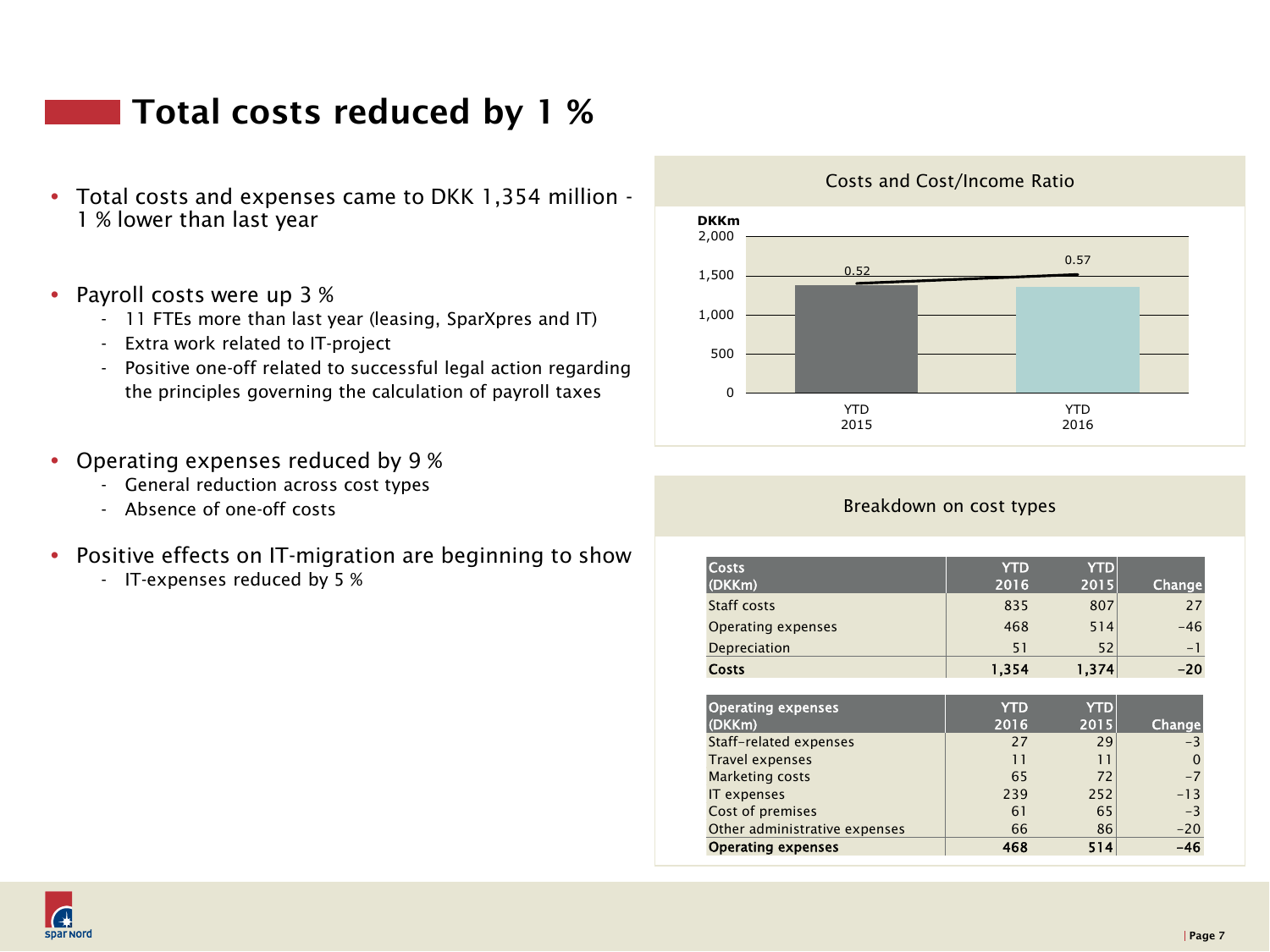### **Loan losses down 22 %**

- Loan losses came to DKK 188 million corresponding to an impairment percantage of 0.47
	- 94 % of profit impact is attributable to agriculture
- Impairment percentage on business segments
	- Household: DKK -72 million (-0.4 % p.a.)
	- Corporate ex. agriculture: DKK 84 million (0.4 % p.a.)
	- Agriculture: DKK 176 million (6.6 % p.a.)
- Breakdown on business segment can be somewhat affected by migration to new IT-system
- Status on agriculture
	- **Milk**: Loans and advances of DKK 1.2 billion hereof 58 % impaired and 40 % written down
	- **Pigs**: Loans and advances of DKK 0.9 billion hereof 51 % impaired and 33 % written down

#### Impairments and impairment percentage





#### Impairments and impairment percentage

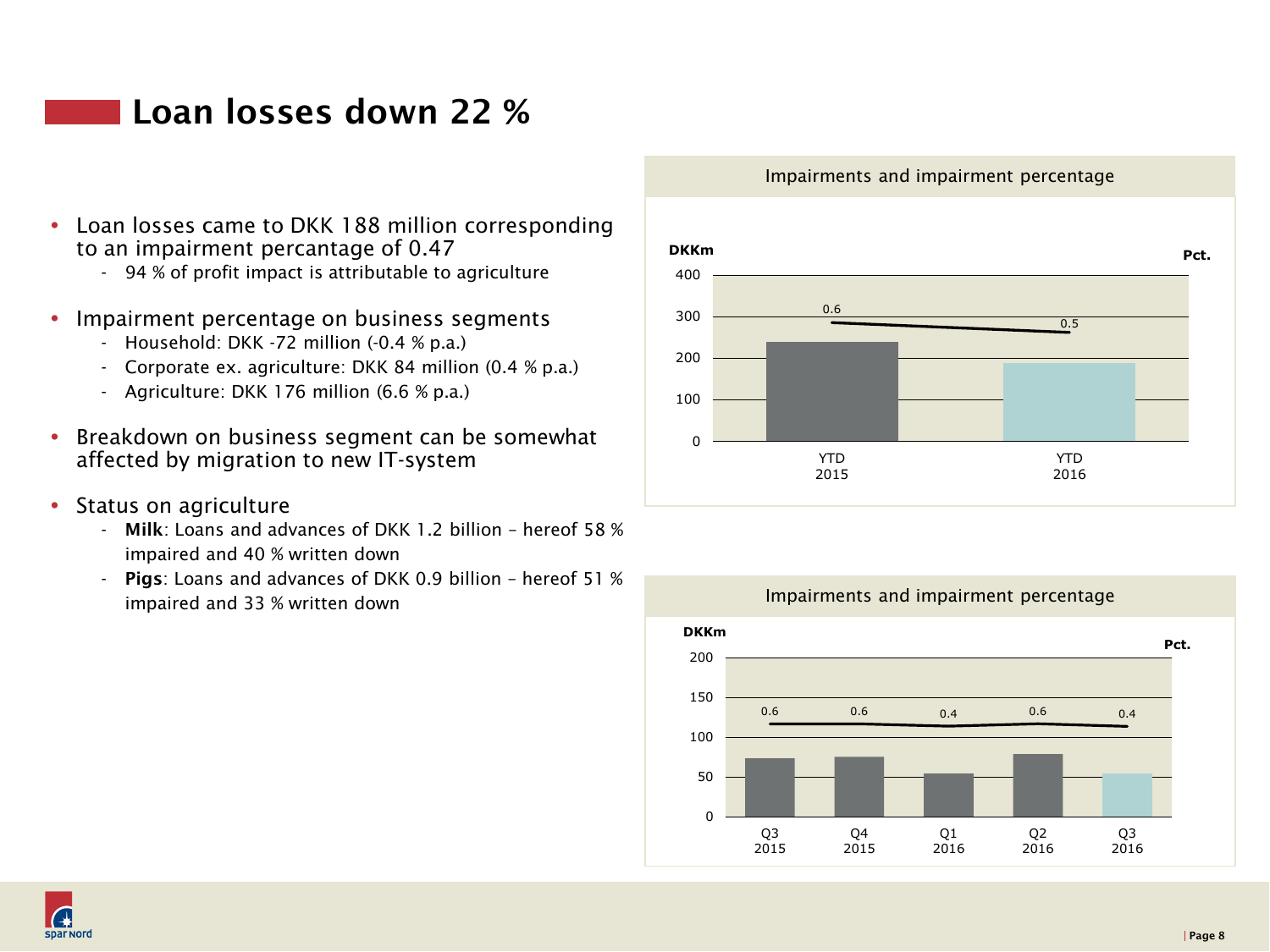### **Total business volume has grown by DKK 7.5 billion YTD**

- At the end of Q3, the Group's total business volume came to DKK 218.2 billion – DKK 7.5 billion higher than at the beginning of the year
- Bank and leasing lending is up by DKK 1.2 billion YTD
- Mortgage loan portfolio has grown by DKK 2.3 billion (3 %)
	- Total volume of DKK 72.6 billion, hereof DKK 61.1 billion in Totalkredit and DKK 11.5 billion in DLR Kredit
- Bank deposits have grown by DKK 2.7 billion  $(6\%)$
- Guarantees have grown by DKK 2.3 or 24 % due to high refinancing activity and high activity in the housing market
- Customers' investment assets have declined by DKK 1.5 billion or 4 %















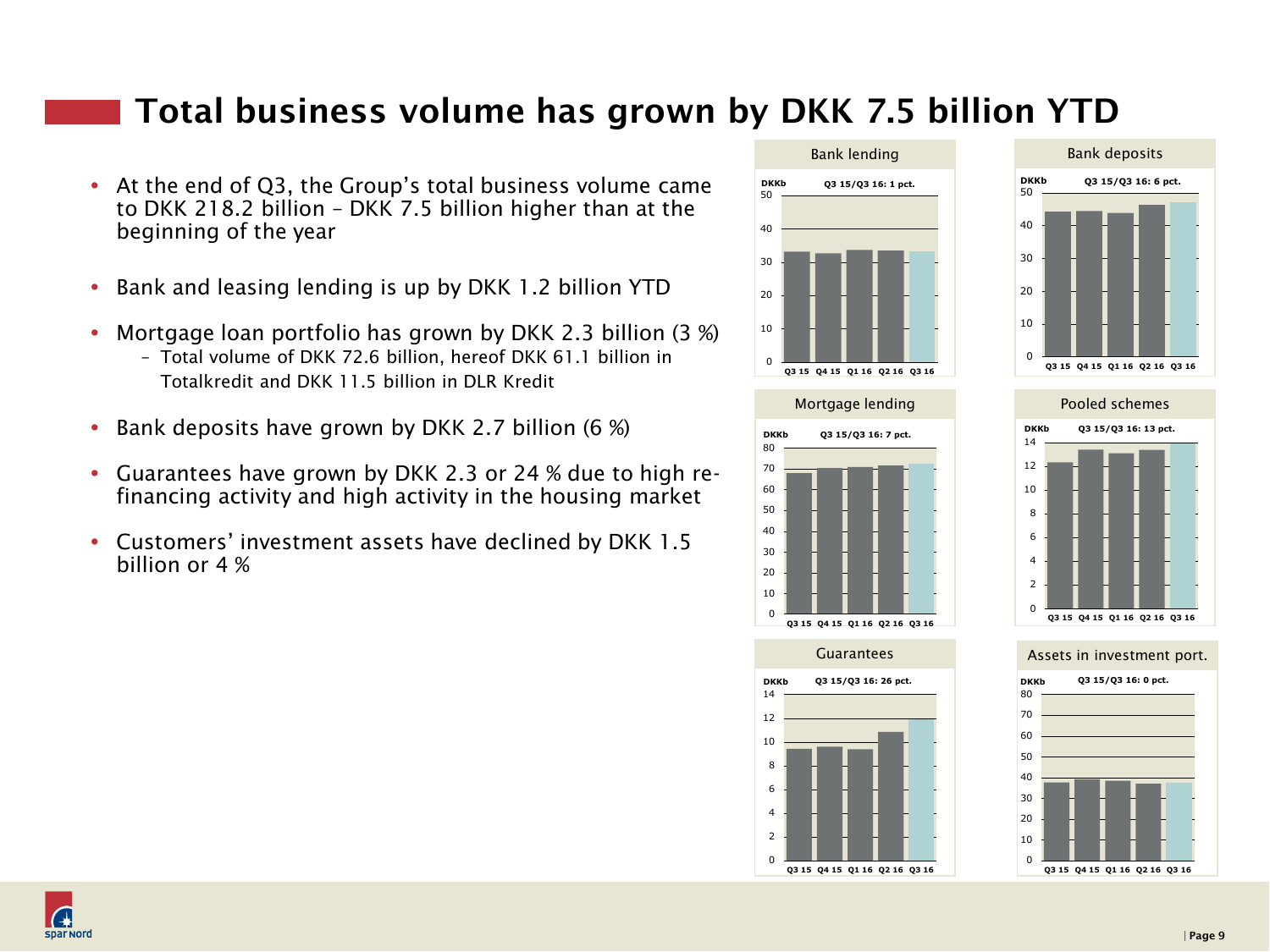# **Capital position remains comfortable**

- Strategic targets
	- CET1: 12 % minimum
	- Total capital ratio: 15.5 % minimum
- At the end of Q3, Core Equity Tier 1 ratio is at 13.9 and total capital ratio at16.6
- Capital ratio should be viewed in connection with individual solvency need of 9.4 % and combined buffer requirement of 0.6 %
	- Excess coverage of DKK 3.1 billion (6.6 pp)
- Based on fully phased-in CRD IV regulations, CET1 ratio is 13.5
- Spar Nord's absolute leverage of equity is low compared to other large Danish banks
- Status on share buyback programme
	- Total programme: DKK 150 million
	- End of Q3: DKK 108 million



#### Capital percentage and subordinated capital

#### Capital base

| Pct.                         | Q <sub>3</sub><br>2016 | 2015   | 2014   | 2013   |
|------------------------------|------------------------|--------|--------|--------|
| Core tier 1 ratio            | 13.9                   | 14.4   | 13.0   | 14.1   |
| Hybrid capital               | 0.8                    | 0.8    | 0.9    | 4.2    |
| Deductions in hybrid capital | $-0.2$                 | $-0.3$ | $-0.6$ | $-1.0$ |
| Tier 1 ratio                 | 14.5                   | 14.9   | 13.3   | 17.4   |
| Subordinated debt            | 2.3                    | 2.3    | 2.3    | 2.9    |
| Deductions in own funds      | $-0.2$                 | $-0.3$ | $-0.6$ | $-1.0$ |
| Total capital ratio          | 16.6                   | 17.0   | 15.0   | 19.4   |

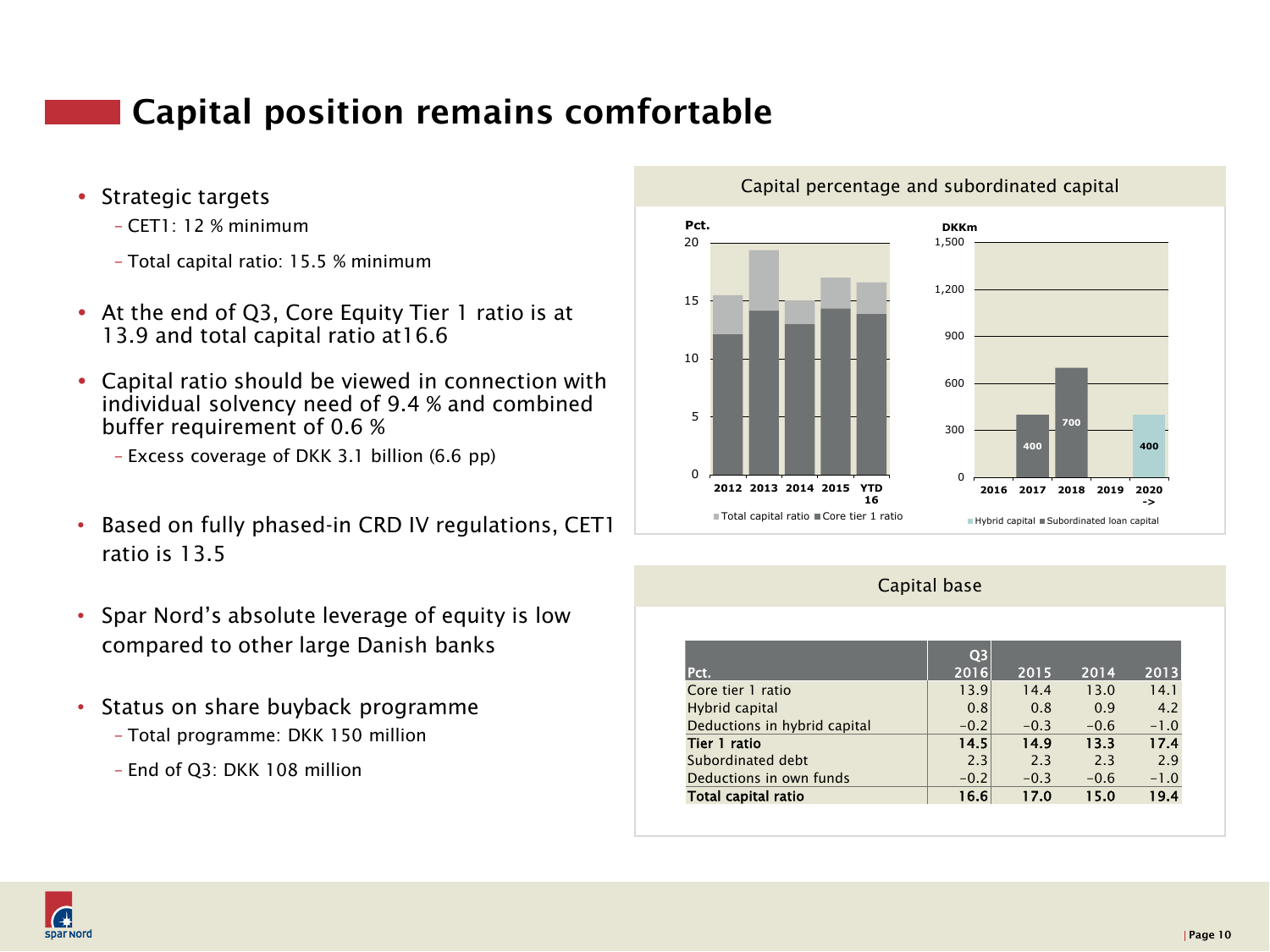# **Strategic liquidity of DKK 21.1 billion**

- Strategic liquidity of DKK 21.1 billion
- Further strengthened in Q3 due to growth in deposits combined with flat loan growth
- Independence of funding from the capital markets
- Loan to deposit ratio of 68
- $\cdot$  LCR of 155

#### Strategic liquidity

| <b>DKKb</b>                   | <b>YTD</b><br>2016 | 2015 | 2014   |
|-------------------------------|--------------------|------|--------|
| Deposits, banking activities  | 47.0               | 44.4 | 42.2   |
| Seniorfunding                 | 0.0                | 0.0  | 0.1    |
| Core capital and sub. capital | 9.2                | 9.0  | 8.8    |
| Stable long term funding      | 56.2               | 53.4 | 51.1   |
| Loans, banking activities     | 33.3               | 32.6 | 34.4   |
| Loans, leasing activities     | 1.8                | 1.3  | 1.1    |
| Maturity $<$ 1 year           | 0.0                | 0.0  | $-0.6$ |
| <b>Liquidity target</b>       | 21.1               | 19.5 | 15.0   |



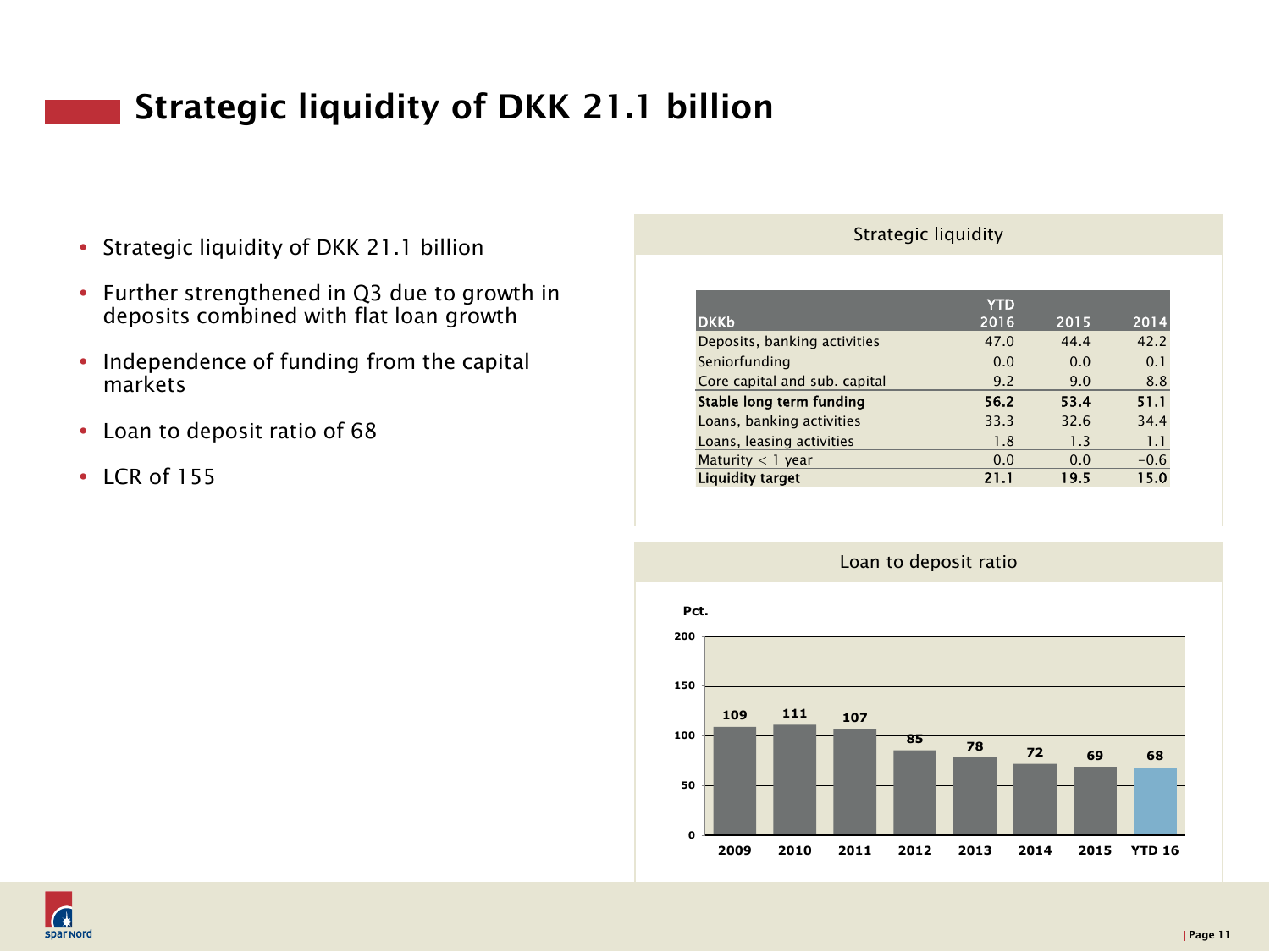# **Guidance and share price**

#### Guidance for 2016

- Core earnings before impairments now expected in the DKK 1.2 billion range after one-off costs of DKK 50 million related to new strategy plan
- Loan impairments now expected to be somewhat lower than in 2015

Preliminary guidance for 2017

- Core earnings before impairments in the DKK 1.1-1.2 billion range – primarily sensitive to interest margin and market-value adjustments
- Loan losses lower than in 2016



Nordic mid and small cap banks — share price performance last 12 months Share price

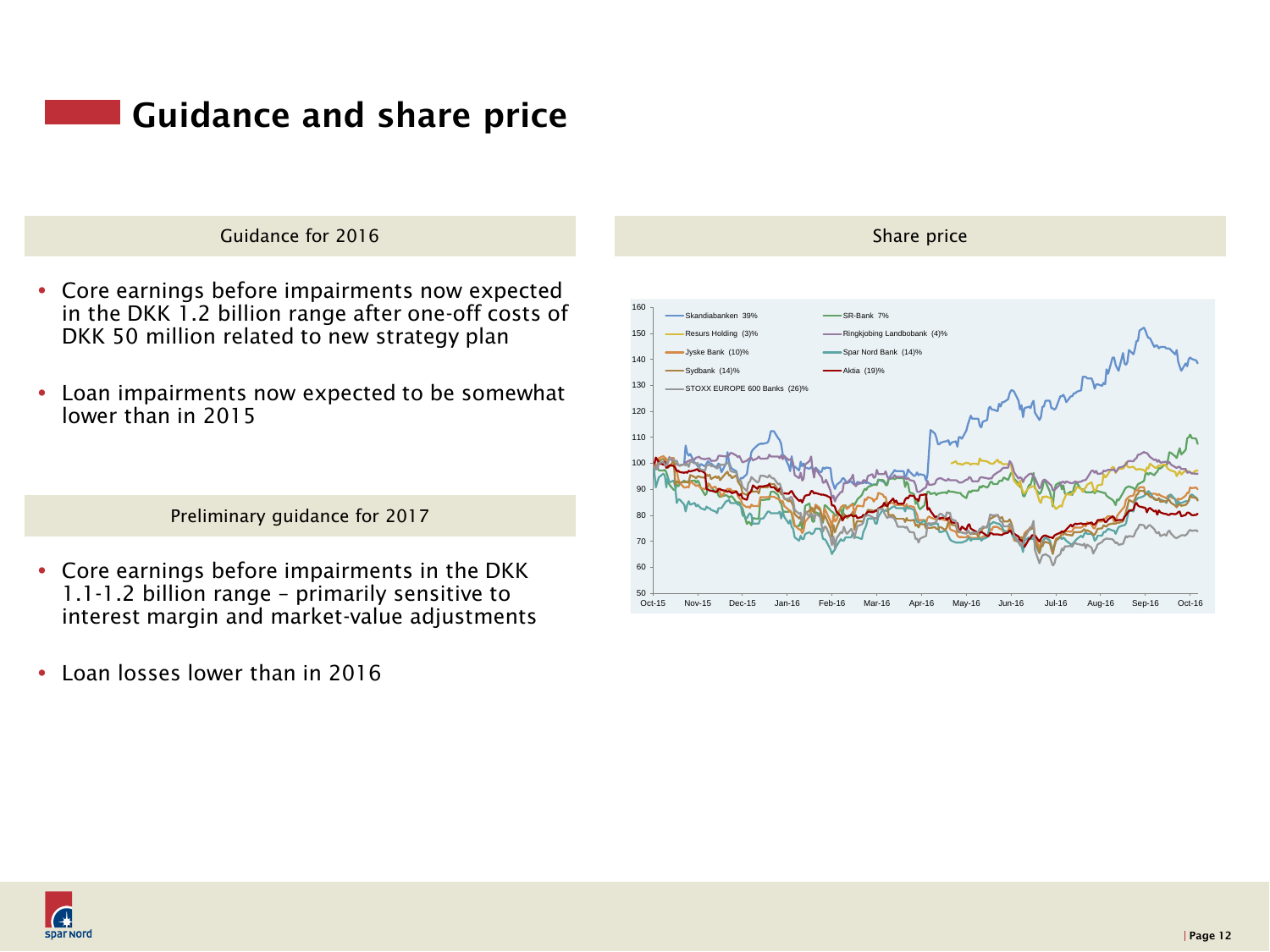# a sa n **NEW STRATEGY PLAN**

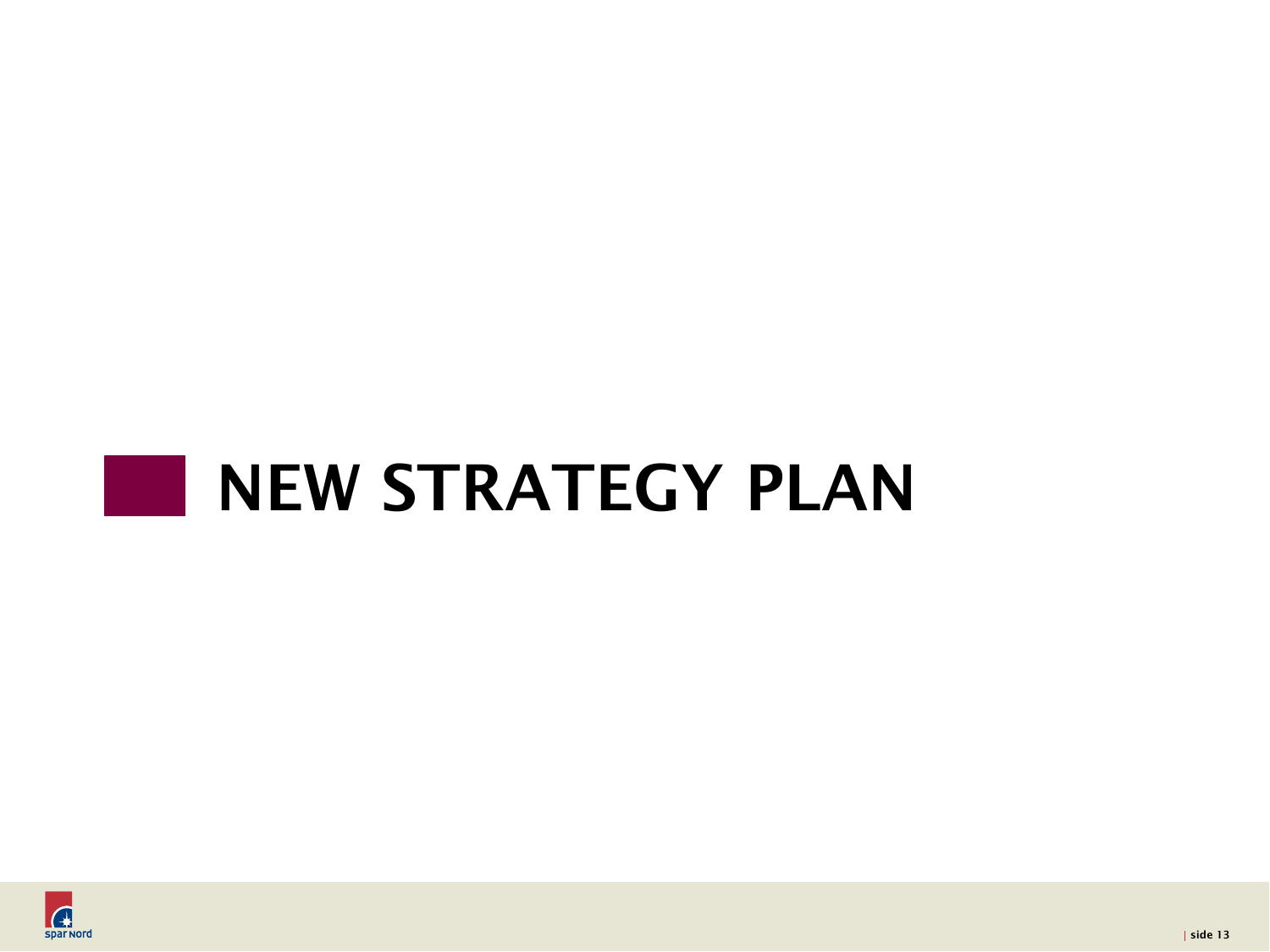# **Point of departure**

### **We have a strong position in the field**

- Growth in market share and respectable profits throughout the crisis
- High customer satisfaction and unutilized market potential outside North Jutland
- Migration to a new IT platform completed successfully

### **The framework conditions are shifting**

- Low growth and low interest rates have become a permanent feature
- The wave of new rules and regulations continues to swamp us
- Customer behaviour is changing, and new technological possibilities are emerging

### **More of the same will not suffice to generate sustained good results in the years ahead**

- New technology and new regulations create a need for substantial investment
- Customer offerings must be adapted to an environment with low growth and low interest rates
- The service platform must be adapted to the customers' changed behaviour

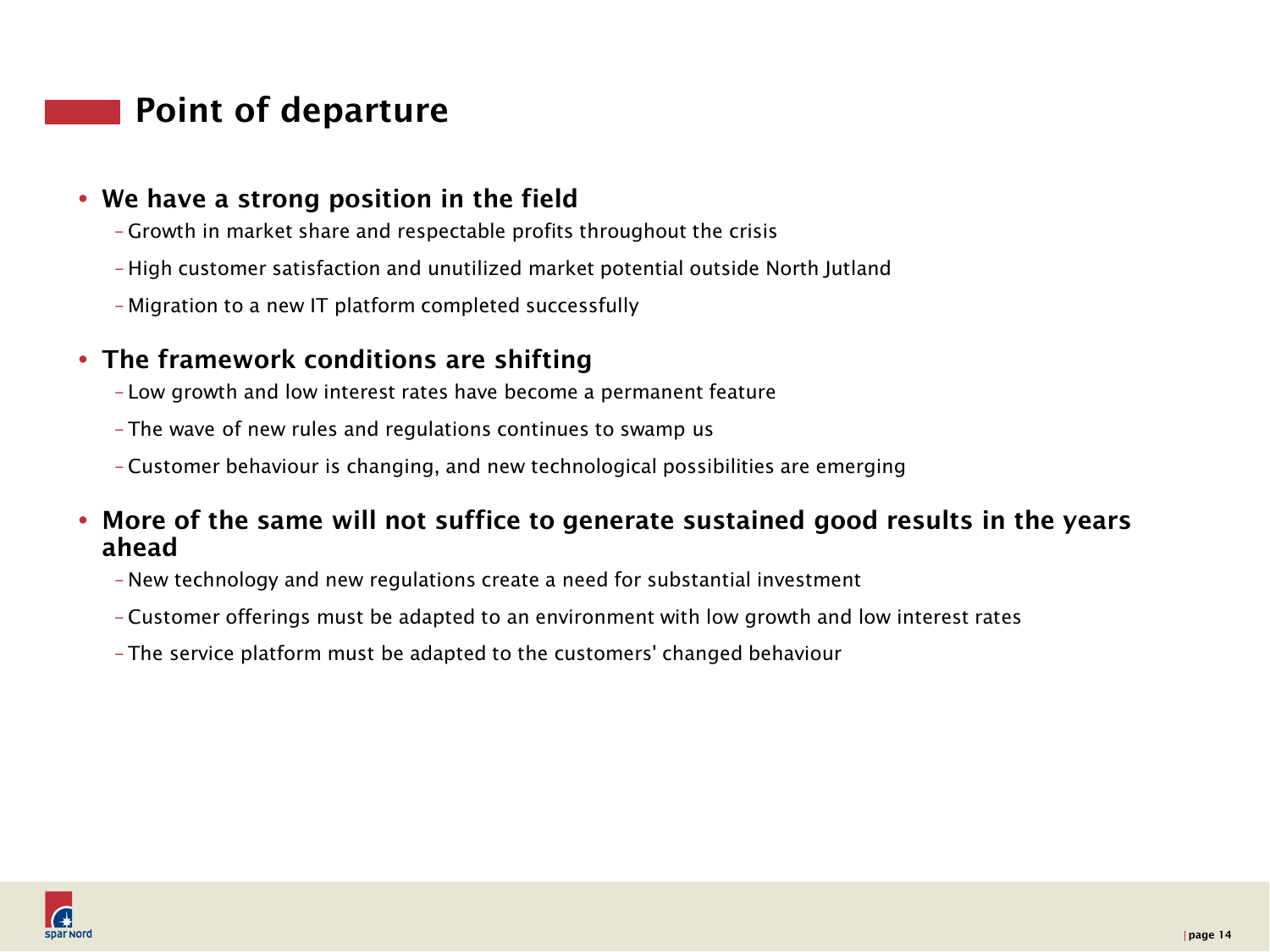# **Our position in the market**



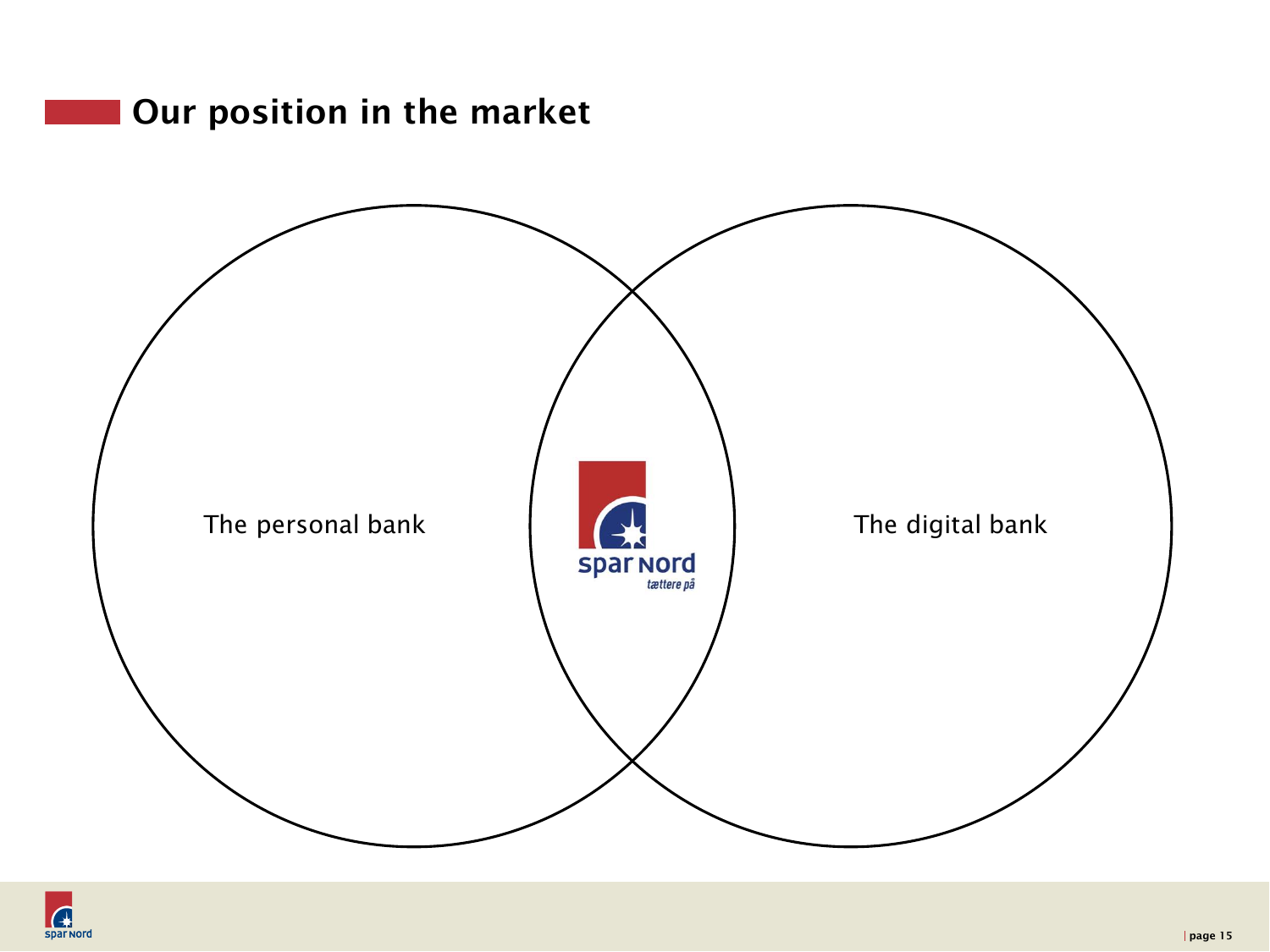# **Outline of initiatives**

### **Growth initiatives**

- Increased market share, including in cities
- Enhanced wealth management concept with increased focus on Private Banking
- New corporate banking strategy (new segmentation, new service concept)
- Strengthened cross sales via bonus programme, data mining and increased focus on 360 degree advice
- Gowth in consumer finance (SparXpres)
- Gorwth in Leasing
- Digital innovation strategy and fintech programme

### **Efficiency enhancement initiatives**

- Branch structure
- Dedicated units to perform more service tasks, the aim being to carve out time for advisory service
- Investment in automation and process automation